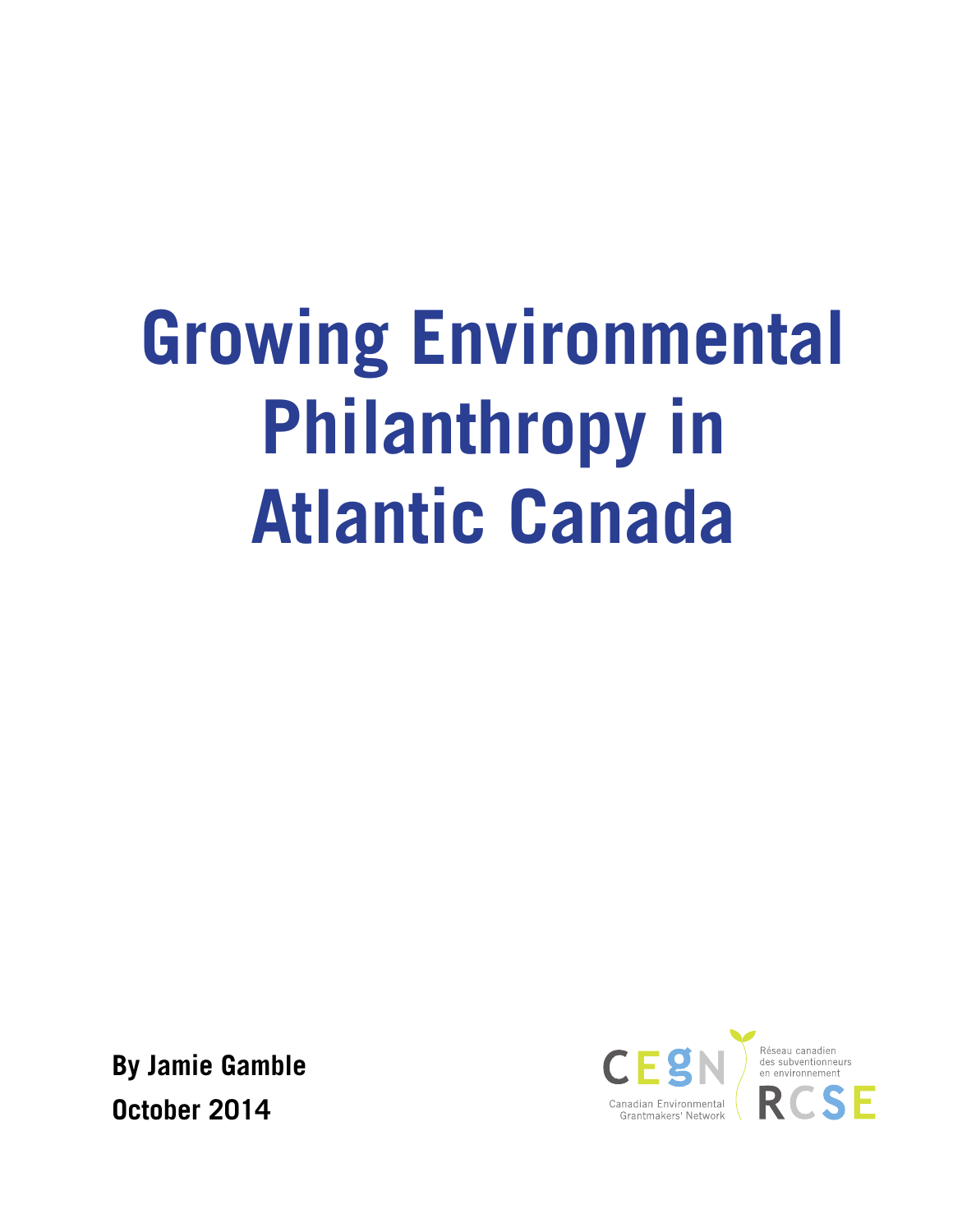#### **Acknowledgments**

CEGN thanks the funders which have generously supported the development of this brief. They are: TD Friends of the Environment Foundation Donner Canadian Foundation The J. W. McConnell Family Foundation The Salamander Foundation Sage Environmental Program The Fundy Community Foundation The McLean Foundation Tom Welch Anne Lambert The Echo Foundation

We are also grateful to the Advisory Committee which has provided invaluable input for the development of CEGN's Atlantic Initiative, of which this report is a key component. Chaired by Beth Hunter, the Advisory Committee included the following individuals: Allison Kouzovnikov, Amy Buskirk, Andre Vallillee, Anne Levesque, Bruce Lourie, Carolyn Scotchmer, Graham Smith, Helen McLean, Jamie Gamble, Kevin Leonard, Lara Ellis, Marie-Claire Audet Gagnon, Mark Butler, Mary Ann Coleman, Mary Desjardins, Nan Shuttleworth, Pat Letizia, Sandy Hoang, Sandy Thurber, Sara Lyons and Pegi Dover.

#### **About the author**

Jamie Gamble is the Principal of Imprint Consulting, a consulting firm specializing in strategy, evaluation and organizational change for not-for-profit organizations. Jamie's work focuses on innovation and development in a wide range of issues including poverty reduction, environmental protection, food security, youth leadership, citizen engagement and the arts. Jamie lives in Hampton, New Brunswick.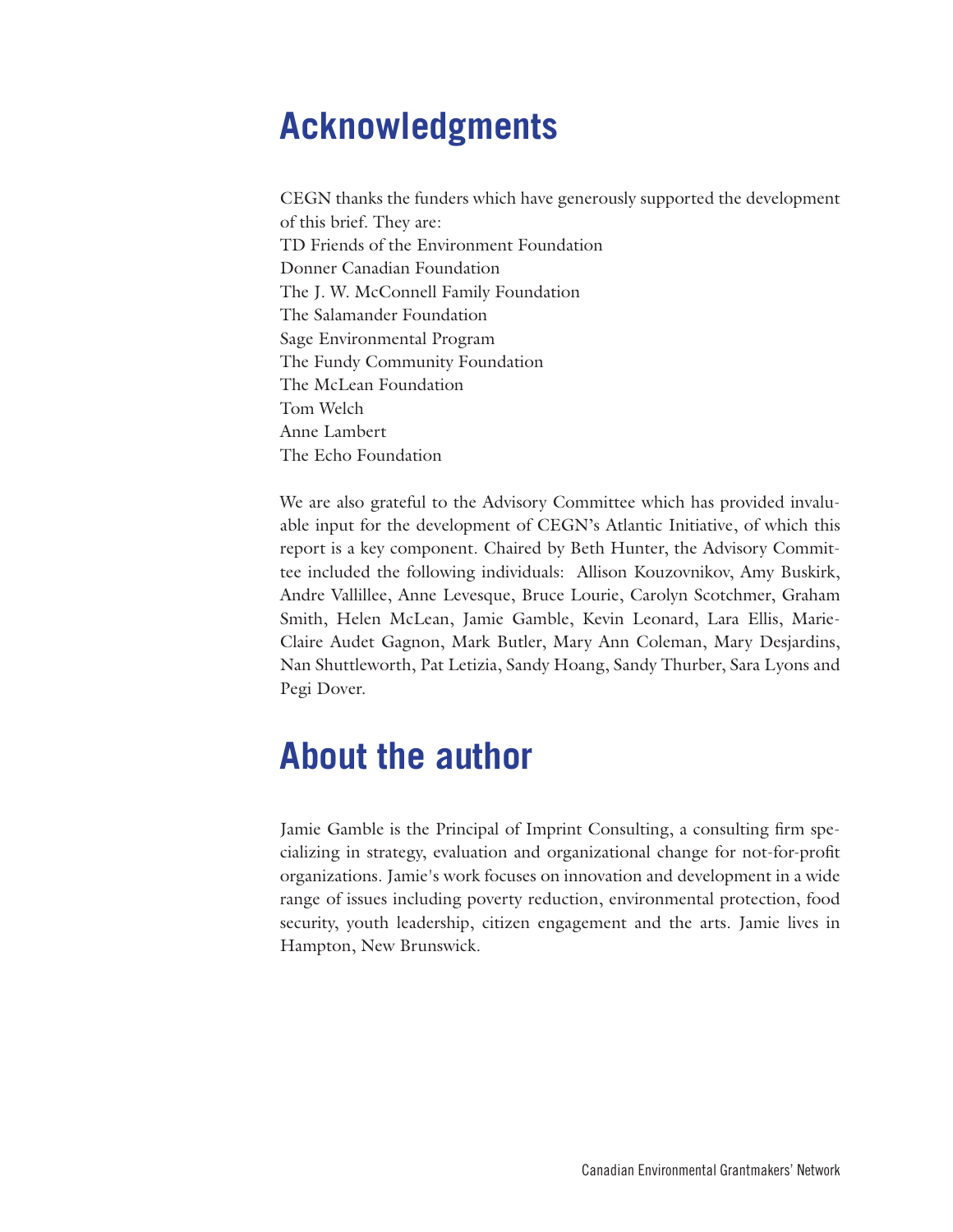#### **Foreword**

#### **October 14, 2014**

The Canadian Environmental Grantmakers' Network (CEGN) is a membership group of more than 60 funders from Canada and the United States. Our mission is to strengthen the impact of philanthropy in support of an environmentally sound and sustainable future for Canadians. We do this by facilitating collaboration and by generating and sharing knowledge. We also give public voice to the shared aspirations of our members and provide skill-building opportunities designed to help ensure that our members keep pace with a rapidly changing world. And we work with key partners and not-for-profit organizations that provide an essential function to Canadian communities through public engagement and policy development and implementation.

CEGN's Atlantic Initiative is rooted in a concern shared by a number of CEGN members over the low levels of environmental philanthropy in Atlantic Canada. This is of particular concern in light of both the need and opportunities for nurturing conservation and sustainability initiatives in the region. The last national overview of environmental grantmaking in Canada, conducted by CEGN and based on 2011 and 2012 grants data, showed the Atlantic region (Nova Scotia, New Brunswick, PEI, Newfoundland and Labrador) receiving only 2.7% of the funding for environmental activities across the country. Research by Ajah, a Montreal-based software company that builds tools for the not-for-profit sector, shows that environmental philanthropy was just 2% of all philanthropy in the region in 2013. It is felt that the paucity of environmental philanthropy is hobbling progress on key environmental concerns in the region and that a relatively modest increase in funding could support significant conservation gains. In addition, more environmental philanthropy in Atlantic Canada will strengthen the capacity of environmental organizations in the region, leading to a stronger environmental contribution from Atlantic Canada on issues of national importance.

However, despite relatively low levels of environmental philanthropy in the region, there are wonderful examples of environmental initiatives being supported by CEGN members and other funders. There is much to celebrate; to learn from; and to build on. CEGN's online grants database highlights some of the environmental philanthropy currently being undertaken in the region (www.cegn.org). This work is being undertaken by environmental groups, community organizations, academics and others. Shining a light on existing work is one way to help funders see the opportunities for adding environmental philanthropy to their current funding portfolio. And given the essential link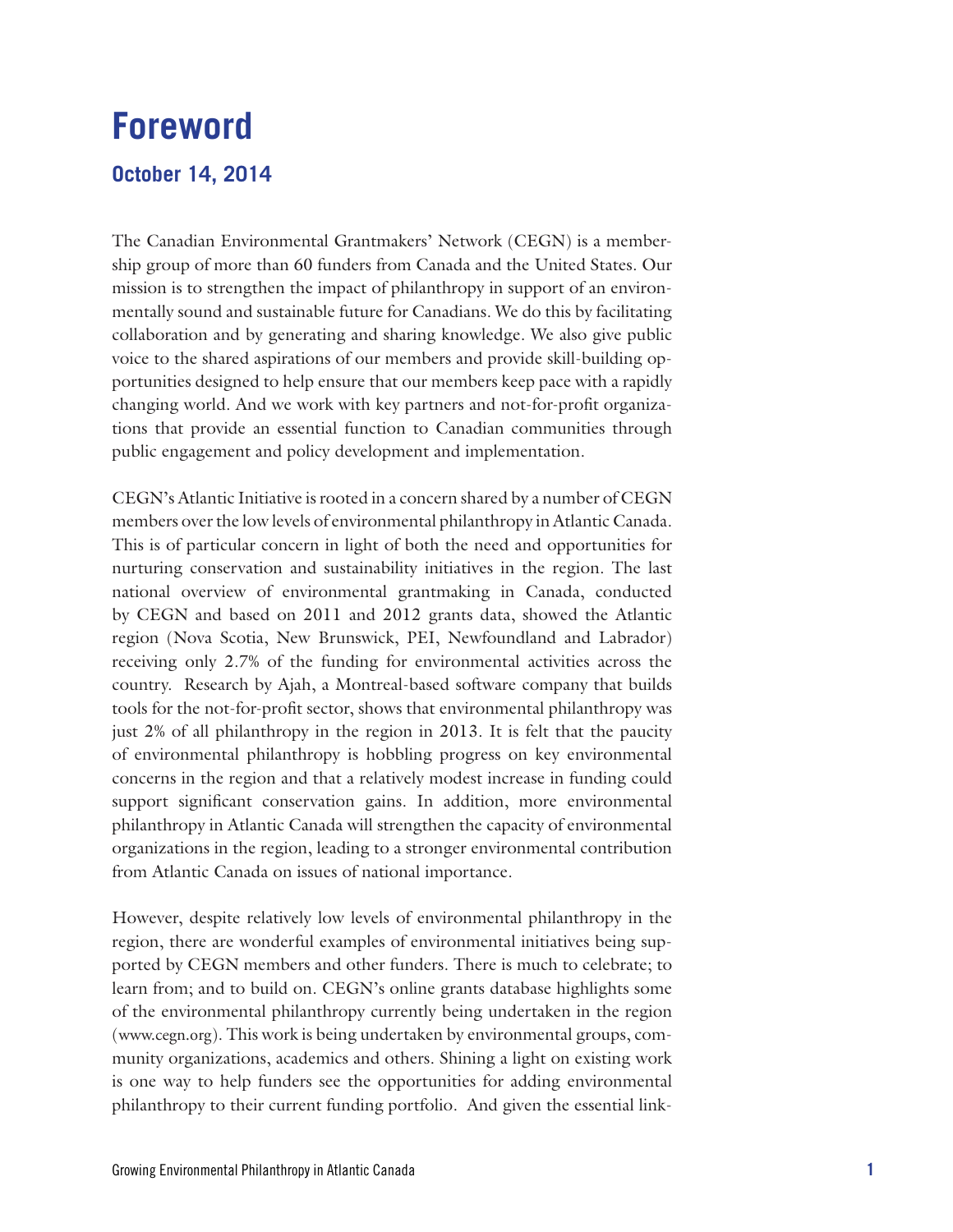ages between a healthy environment and a healthy economy, there are many ways by which all funders can contribute to the broader goal of a sustainable future for Atlantic Canada.

CEGN's Atlantic Initiative is a modest one. The research undertaken by Jamie Gamble for this report is focused on only a portion of the funding community in Atlantic Canada. And the report was not designed to capture fully the perspectives of environmental organizations within the region. In addition to the Initiative's research component, a workshop is being held in October in Halifax at the time of the Philanthropic Foundations of Canada conference. This workshop will convene existing and prospective funders to explore the obstacles and opportunities for increased environmental philanthropy. The CEGN Board will review the recommendations in this report and the outcome of the Halifax discussion to determine what next steps can be taken to nurture increased environmental philanthropy in the region.

We are grateful to Jamie Gamble for his excellent work in the research and development of this report. His experience in the world of philanthropy and his roots in New Brunswick served the project very well. Anne Levesque conducted two funder interviews with francophone foundations and we thank her for her work in this regard. We also appreciate very much the time and insights of those individuals who agreed to be interviewed.

Beth Hunter, Chair CEGN's Atlantic Initiative and Program Director The J. W. McConnell Family Foundation E: ehunter@mcconnellfoundation.ca T: 514-288-2133

Pep Dover

Pegi Dover Executive Director Canadian Environmental Grantmakers' Network E: pegi\_dover@cegn.org T: 647-288-8891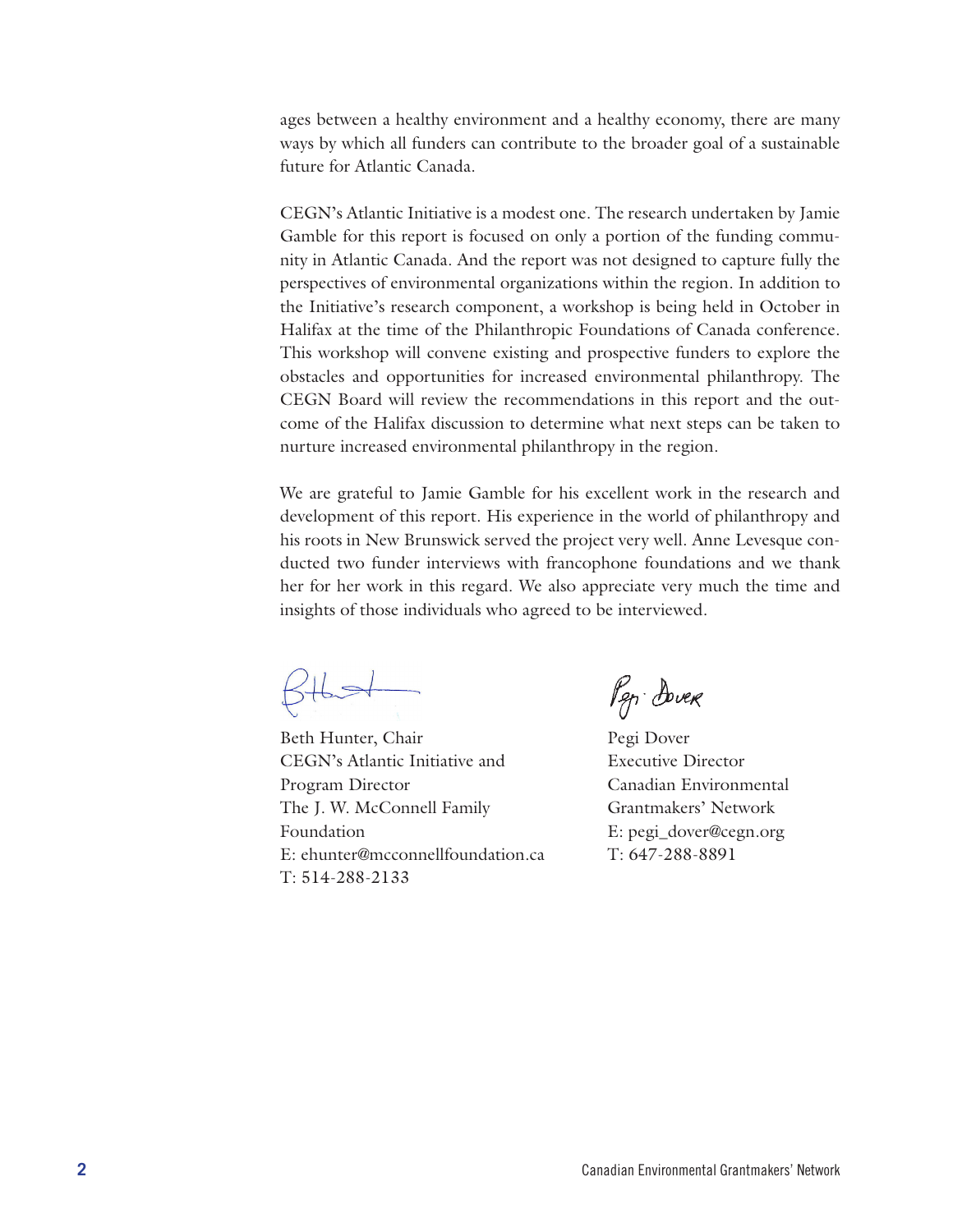# **Table of contents**

| What environmental work are Atlantic funders doing? 5  |  |
|--------------------------------------------------------|--|
| What interest is there in expanding environmental      |  |
| What are the underlying issues affecting environmental |  |
| What are strategic options to increase environmental   |  |
|                                                        |  |
|                                                        |  |
|                                                        |  |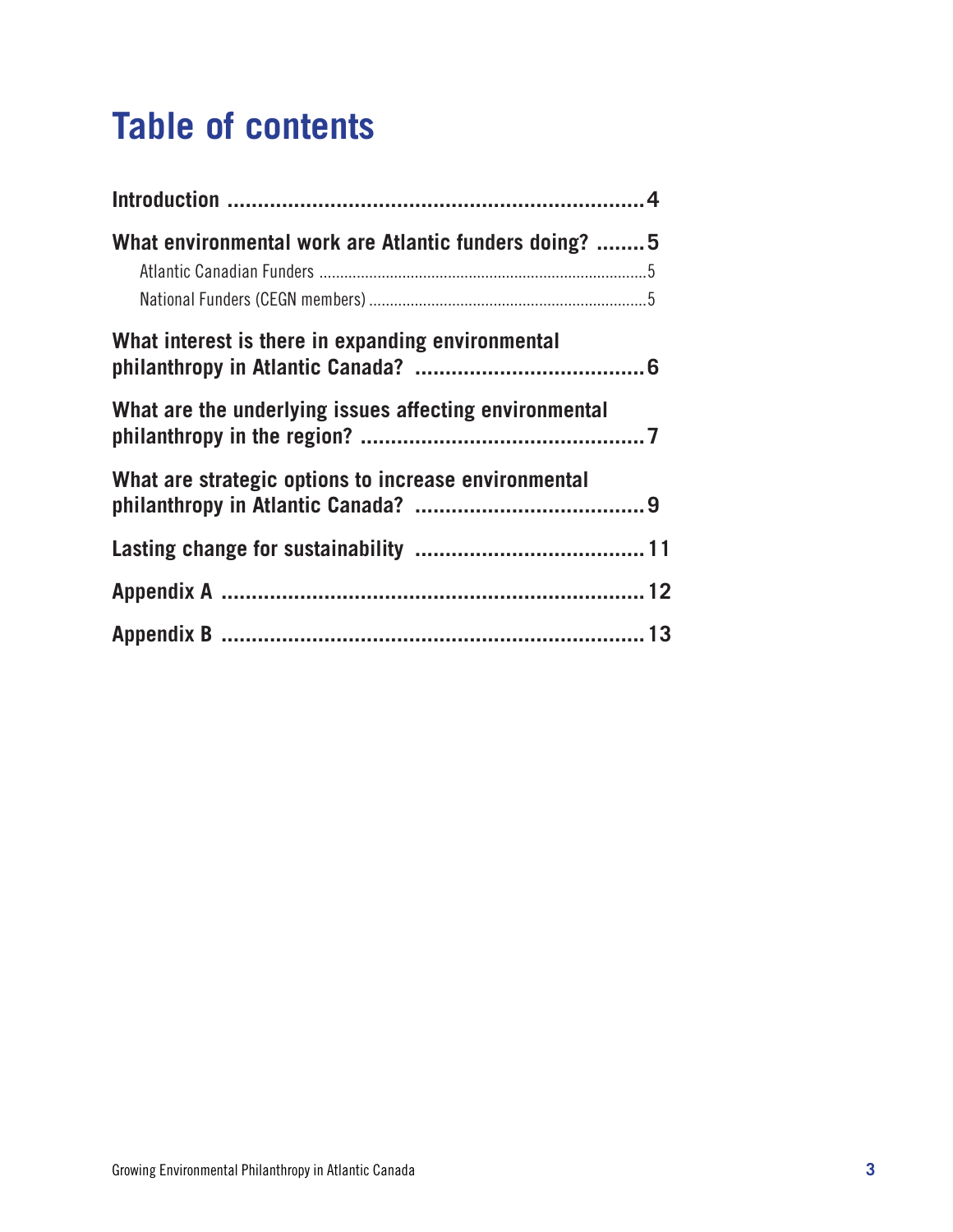#### **Introduction**

In Atlantic Canada, the natural world is at our doorstep. With a large rural landscape, cities that border on oceans and forests, and an economy closely tied to natural resources, we have a deep connection to our environment. Yet the many Atlantic Canada groups and organizations that champion conservation and sustainability efforts face significant challenges in securing the necessary resources to carry out their work.

The Atlantic region receives only 2.7% of all funding for environmental activities across the country.<sup>1</sup> Low levels of environmental philanthropy in Atlantic Canada are of particular concern in light of current environmental challenges. Shale gas, forestry, and water use issues have divided people. Atlantic Canadians also share a stake in critical global issues including climate change, declining fish stocks, and sustainable economic development.

While we can quickly point to some examples of success: large national funders who actively grant in the region, local funders with a strong environmental mandate, and organizations that have grown the scope and complexity of their individual giving – the pool of resources is insufficient to the scale of the environmental issues we face.

Could a modest increase in funding result in significant conservation gains? Are there local or national funders interested in doing more to advance environmental sustainability? What stands in the way of increased environmental philanthropy in Atlantic Canada?

These are questions that the Canadian Environmental Grantmakers' Network (CEGN) wants to answer. As Canada's national network of philanthropic foundations and other organizations that support efforts to transition toward a more sustainable world, CEGN seeks ways to stimulate and steward an increase in environmental philanthropy in Atlantic Canada. This report, commissioned by CEGN, is a first step in surveying the current funding landscape, and introducing options and ideas for addressing these central questions. These questions are part of the dialogue among funders convened by CEGN at the October 20<sup>th</sup> workshop, Building a Sustainable Future for Atlantic Canada: The Role For Philanthropy.

To prepare this report, interviews were conducted with 23 granting organizations and individual philanthropists from Atlantic Canada, of which the majority are not CEGN members or commonly identified as an environmental grantmaker. Granting organizations included private, corporate and commu-

1 This information is drawn from CEGN's Environmental Grants database (available at http://www.grants.cegn. org/?), which provides an overview of environmental grantmaking across Canada for 2011 and 2012. The database includes grants information from 87 environmental funders, but does not include the full spectrum of environmental grantmaking for the country.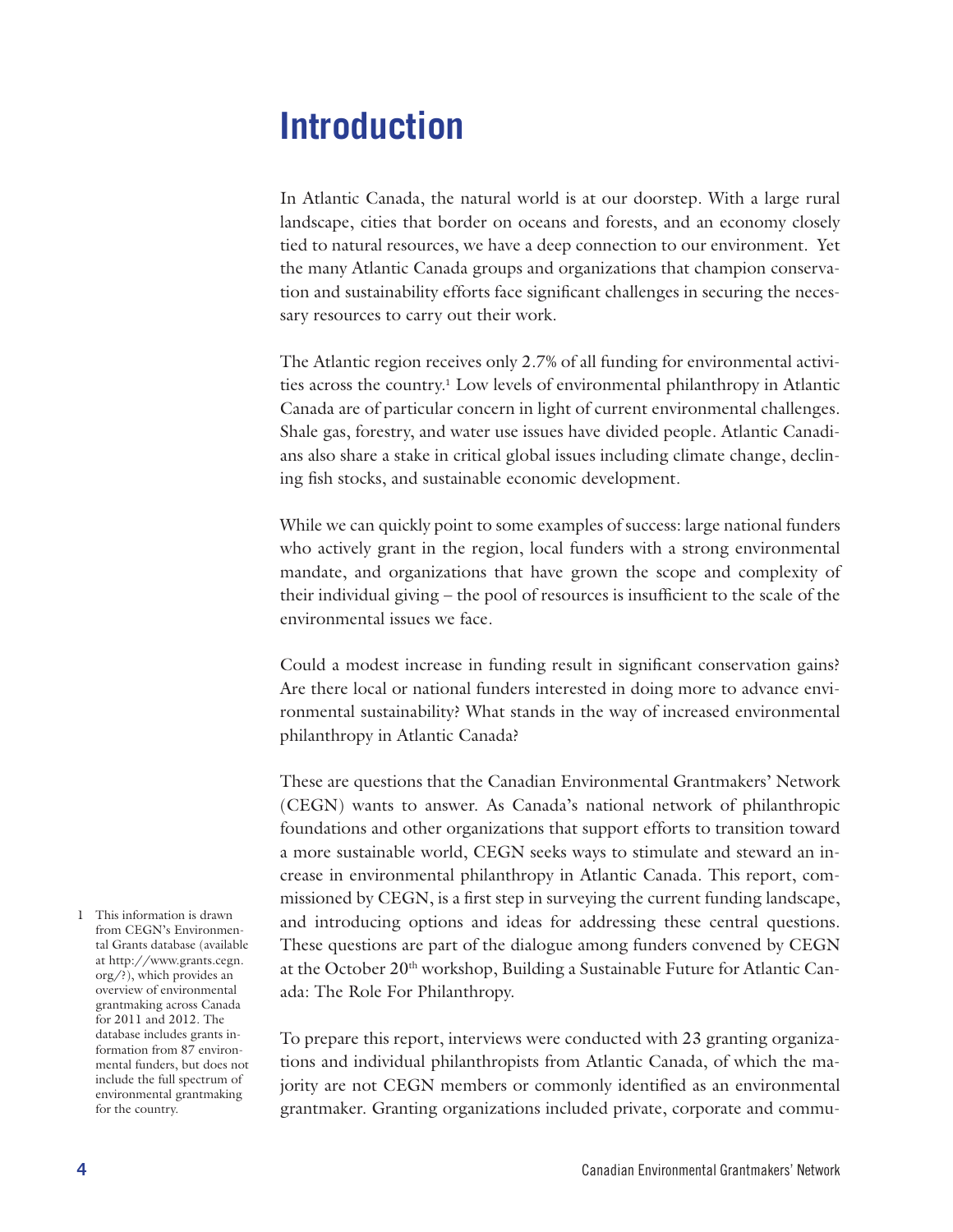nity foundations. In addition, three environmental sector leaders from the region were interviewed to get some additional context and perspective, and 14 CEGN members who are active or interested in the Atlantic region responded to a brief electronic survey.

### **What environmental work are Atlantic funders doing?**

#### **Atlantic Canadian Funders:**

- Half of the private foundations interviewed have made significant grants to environmental projects, with land conservation and wildlife protection as the primary goals of these grants
- Half of the private foundations have made little to no environmental grants
- Some of the corporate foundations have ongoing environmental grants with specific organizations or initiatives, and this is largely driven by their corporate social responsibility mandate, existing relationships, or employee-driven interests
- • Community foundations have all made small environmental grants from their undesignated funds, but these are generally ad-hoc, and represent a very small portion of their overall granting
- Community foundations have minimal (sometimes no) designated funds for environmental initiatives (the exceptions are the Fundy Community Foundation and the Fondation Communautaire de la Péninsule Acadienne Inc. that each have a modest endowment program)
- Several funders recognized that some of their granting did have an environmental component, but in many cases, other issues were the primary drivers for the grant (e.g. health, education, or social justice)

#### **National Funders (CEGN members):**

- There are 21 CEGN members that made grants in Atlantic Canada in 2011 and/ or 2012. As CEGN currently has only one member in Atlantic Canada, all of these funders, with the exception of the Fundy Community Foundation, are from outside of the region.<sup>2</sup>
- Fourteen of the CEGN members that are funding or have funded in Atlantic Canada responded to the electronic survey. Of these funders, 20% are currently doing no environmental grantmaking in the region and 53% direct less than a quarter of their grantmaking dollars to the region.
- 2 The CEGN environmental grants database.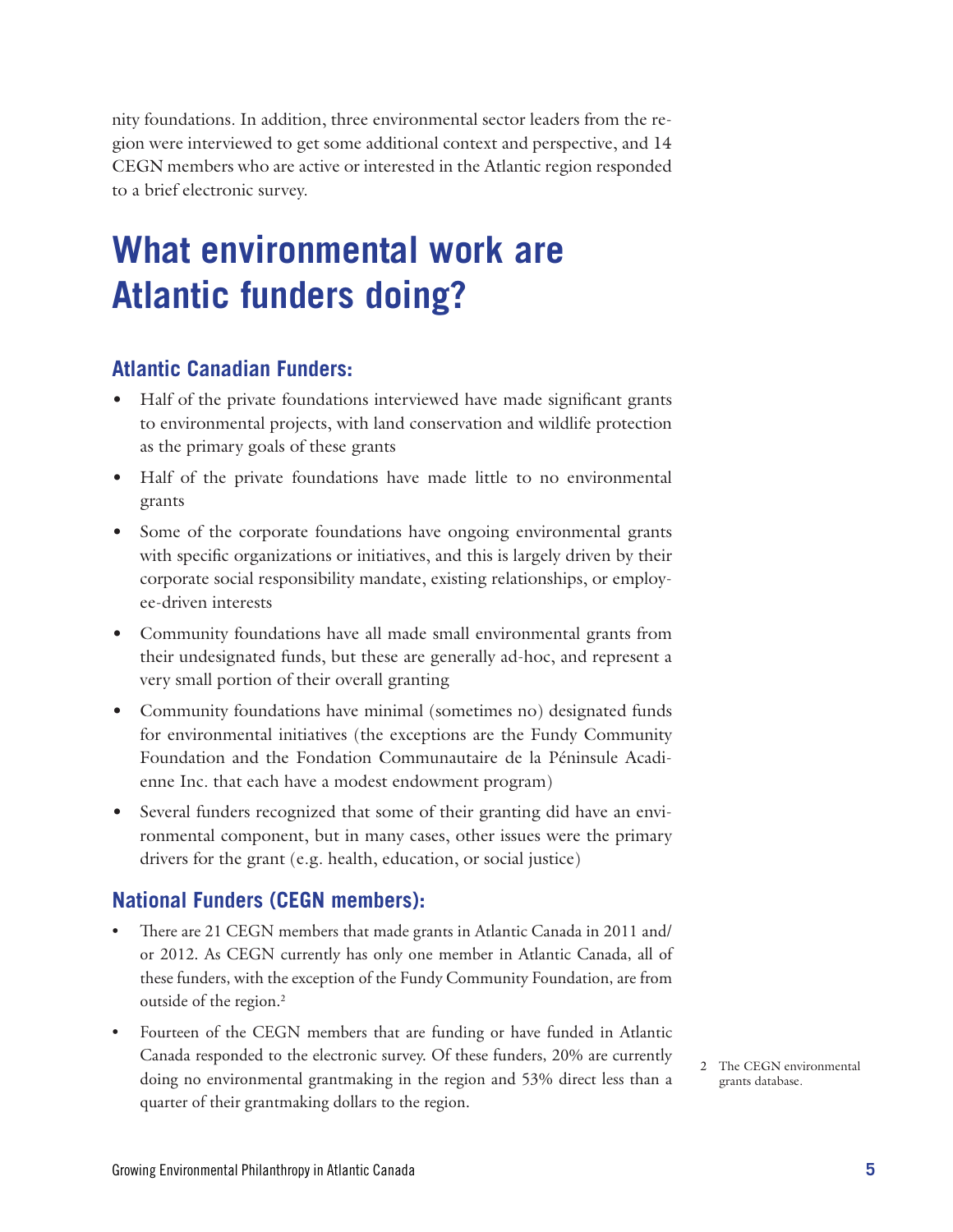- A diverse range of environmental issues receive support, with the highest concentration in terrestrial ecosystems and land use, coastal and marine ecosystems, and freshwater ecosystems. Other issue areas supported include climate and atmosphere, energy, biodiversity and species, and sustainable agriculture.
- Support for land stewardship was by far the most common focus of grantmaking among CEGN members active in Atlantic Canada. There is also activity in capacity building, public education and direct activity (i.e. shoreline rehabilitation). Support for movement building and public policy strategies is less common.

## **What interest is there in expanding environmental philanthropy in Atlantic Canada?**

**Modest opportunity with community foundations and designated funds:** Canada's largest community foundations on average commit 9% of their total granting towards the environment.<sup>3</sup> In most cases, Atlantic Canadian community foundations are granting well below that. Several Atlantic

"I'd like us to build capacity for environmental organizations, as well as their ability to collaborate and interact with the public and private sectors." – CEGN Member community foundations have expressed an interest in growing their environmental granting, particularly through the establishment of designated environmental endowments.

**Firmly established funding patterns with the region's funders:** The granting patterns of private and corporate foundations are firmly established. While most would welcome more submissions from environmental organizations, the appetite for any substantial expansion of their environmental funding is currently limited.

3 Assets & Giving Trends of Canada's Grantmaking Foundations. Philanthropic Foundations Canada and Imagine Canada, September 2014.

**National funders interested in capacity building and longer-term funding:** The granting of CEGN members covers a range of issues and strategies. Several CEGN members are interested in increased funding for capacity building of Atlantic Canadian environmental organizations, and more multi-year investments.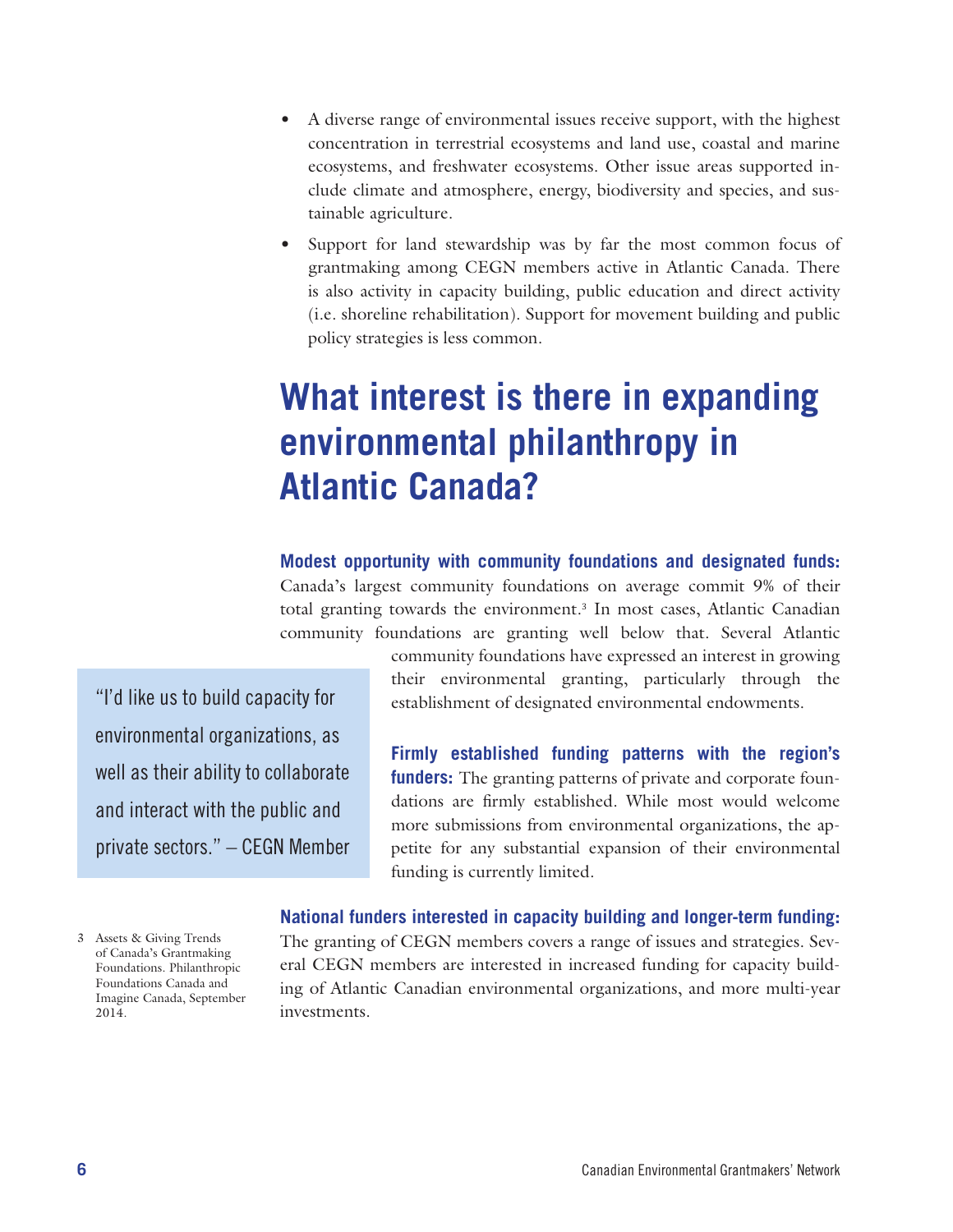### **What are the underlying issues affecting environmental philanthropy in the region?**

**Poor Visibility:** The environment, and in particular the work of environmental organizations, is invisible to many of the region's funders. There are a few foundations or individuals who have a well-developed environmental granting stream, but these are the exception. Environmental organizations are 'not on the radar', and many foundations have minimal interaction with environmental organizations and champions. Where there is connection to environmental organizations, this is generally because of a long-standing relationship or particular local issue of interest.

**Other Priorities:** For several foundations, there is a hierarchy of issues and interests, and the environment is less of a priority relative to areas including health, poverty, social inclusion, youth, seniors, and economic development. The relative importance of these other issues is further heightened in a struggling economy where the prevailing view is that the environment and the economy are opposing choices. Several foundations noted an interest in supporting ideas and initiatives that cut across issues and sectors, and that they are not seeing many environmental organizations engaging in crosssector work.

**Limited Philanthropic Wealth:** Only 1% of the assets held by the largest 150 Canadian Foundations are in Atlantic Canadian Foundations.<sup>4</sup> Many corporate head offices are headquartered outside of the region, and, as a result, granting decisions and influence is often elsewhere.

**Local Issue Focus:** Grassroots engagement in environmental issues is very high. Atlantic Canadians contribute a great portion of their volunteer time to the environmental movement. These efforts tend to be highly localized. As a result, environmental efforts are often independent and isolated. The connection between local issues and grassroots work with provincial or regional strategies is fragmented and under-developed. Some national grantors can feed into lots of small grassroots projects because of the nature of their granting, while others seek a stronger regional platform in order to advance broad based strategies. There is little inter-provincial work, largely because provincial boundaries define issues as legislators operate within a provincial

"I struggle to identify a specific organization. I'm not sure who is associated with the environment." – Atlantic Based Funder

> 4 Assets & Giving Trends of Canada's Grantmaking Foundations. Philanthropic Foundations Canada and Imagine Canada, September 2014.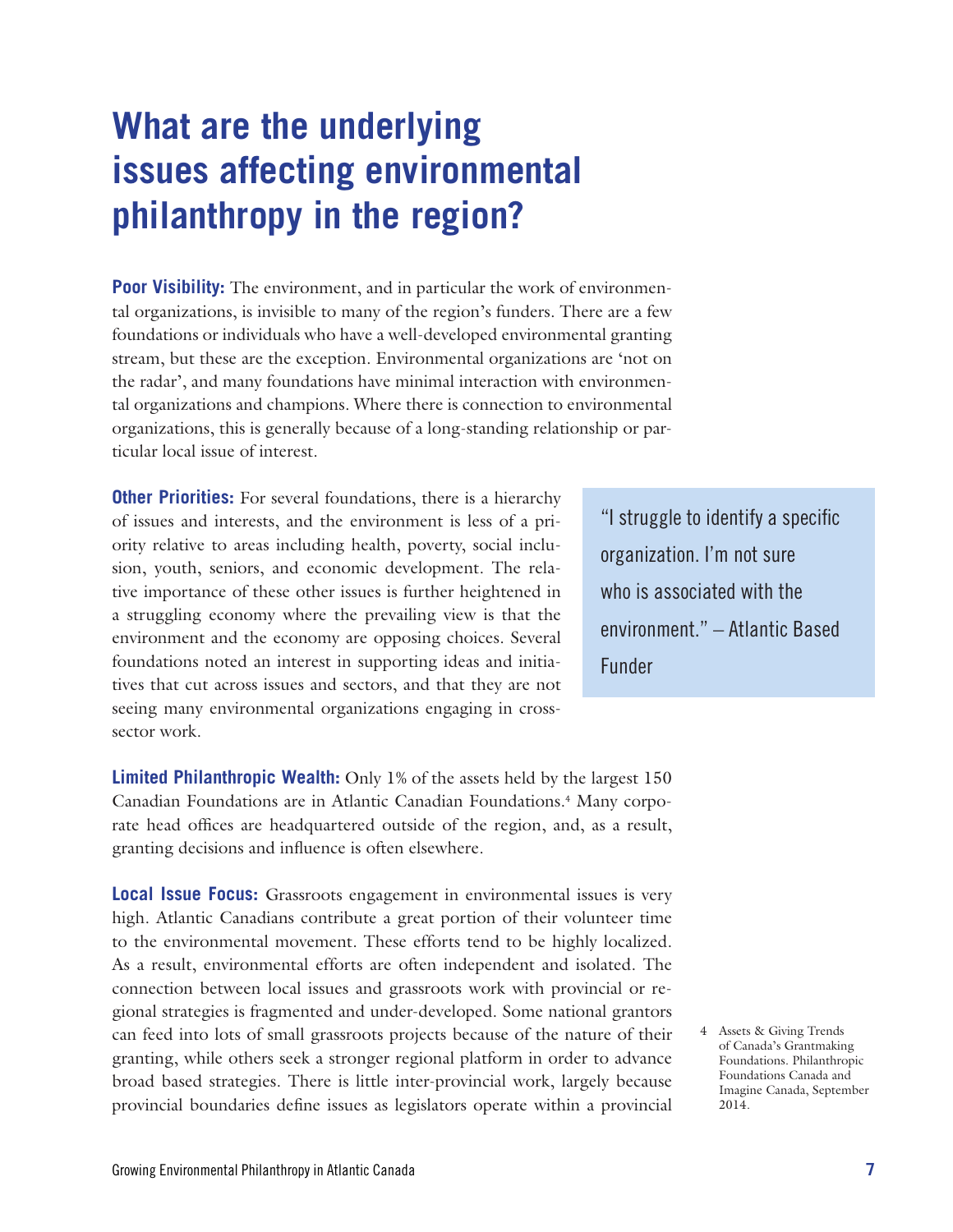"The entry of just a few new environmental funders would make such a difference in Atlantic Canada. Here in Nova Scotia, the Sage Environmental Program, while a relatively modest funder by national standards, has buoyed the whole sector and helped leverage additional funding for many great projects." – Environmental Leader

scope. This is further reinforced by the tendency of Atlantic Canadian funders to have a funding mandate or focus that is primarily provincial, or locally within a province.

**Place Focused Funding:** Environmental grants from Atlantic funders emphasize place over people or policy. Their granting patterns favour land stewardship and conservation, with some smaller emphasis on people focused strategies, such as public education and engagement. Atlantic Canada funders are generally reluctant to engage in controversial issues involving public policy. CEGN members who fund in the region have a much more diversified range of granting strategies. They also favour land stewardship, but they support a much more diverse range of activities including public policy, campaigning, education, communications and capacity building.

**Responsive Funding:** The majority of foundations in the region grant in response to the applications they receive. They do not develop specific initiatives to direct resources towards a particular idea or strategy. There are some exceptions: RBC Foundation's Blue Water Project and the Fondation de Gaspe Beaubien's Aqua Hacking, for example. A majority of the foundations reported low numbers of proposals from environmental organizations, and that they would welcome more.

**Fundraising Capacity:** Few Atlantic environmental organizations have fully developed fundraising programs and resources. With a high number of local, grassroots organizations, there is limited human resource capacity to develop and implement sophisticated, long-term resource development initiatives. These organizations are unable to invest the time in donor cultivation and stewardship necessary for large fundraising campaigns or major gifts. Organizations with a strong national presence and some of the provincial environmental organizations are the exception.

"The people on the side of the angels are always saying 'NO'." – Atlantic Canadian Funder

**Messages Not Connecting:** While Atlantic Canadians have a very high affinity with the natural world, the messages and discourse of environmental organizations does not connect well with the general public. Several funders suggest that organizations work to develop messages that can garner a broader base of support. Many Atlantic Canada funders are adverse to

controversy, and would be reluctant to wade into contentious issues. Funders would like to hear more about environmental successes, efforts that bridge multiple issue areas, and concrete activity that links economic and environmental sustainability.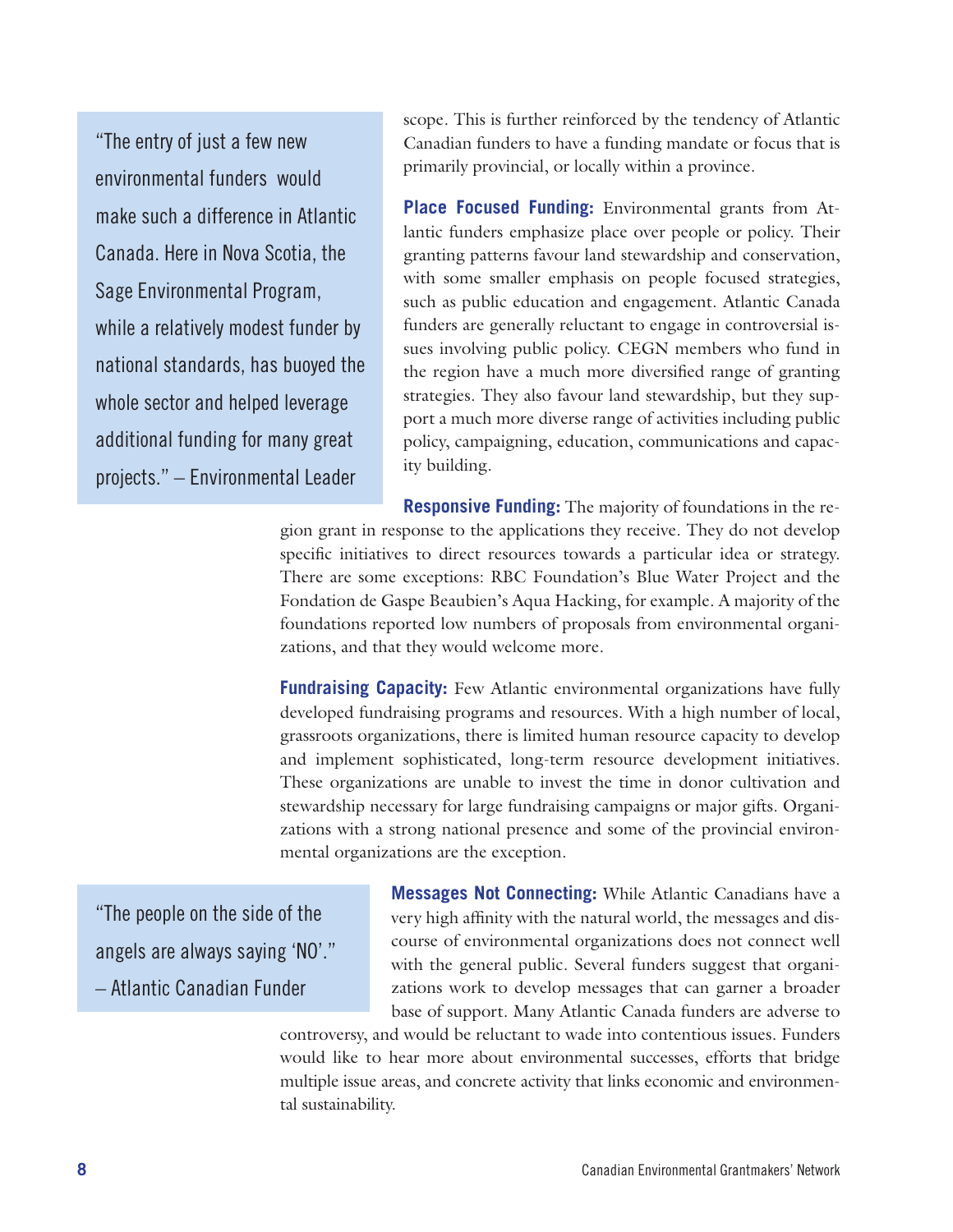## **What are strategic options to increase environmental philanthropy in Atlantic Canada?**

**Connect the dots:** Atlantic Canada's grassroots environmental action is vibrant. The region is desperate for some kind of platform that can transform this energy into something more cohesive and visible. This is not easy work. Strong skills in collaboration are in short supply (in all sectors) yet it is the essential skill for the 21<sup>st</sup> century. Collective efforts need to generate value for each community's local interests and sufficient social cohesion within the network that it can manage the social friction that comes with increasing the diversity of stakeholders, setting priorities, and making choices in provincial and regional level strategies. Who has the resources and legitimacy to convene?

**Actions:** Begin to develop a stronger network of Atlantic Canadian environmental funders, and develop processes that can accommodate funders of different sizes with different capacities to engage. Find ways to support the convening and strategic networking of environmental organizations in the region.

**Tell the story:** Broader engagement and increased visibility results from compelling examples of where progress is being made, and a narrative about the diverse work undertaken by environmental organizations. There is a wide spectrum of opportunities for philanthropic support of environmental efforts. Stronger communications about environmental efforts can draw more supporters to the work. There is an opportunity to model the kinds of messages that many are calling for: constructive solutions, the link between a health economy and a healthy environment, and the interconnectedness of the environment with other important issues. How do we build a new narrative for the environmental movement in Atlantic Canada?

"Give more funding to grassroots organizations for environmental initiatives. There's bang for the buck as they have volunteer participation and citizen involvement, they know their community, and they have great ideas to improve their community." – CEGN Member

**Actions:** Develop a clear and concise communications resource, such as an annual report or newsletter, that outlines the issues, interests and progress of Atlantic Canadian environmental funders and organizations.

**Seek new sources:** The potential for expanding the funding from established Atlantic Canadian funders is limited. With stronger networks and increased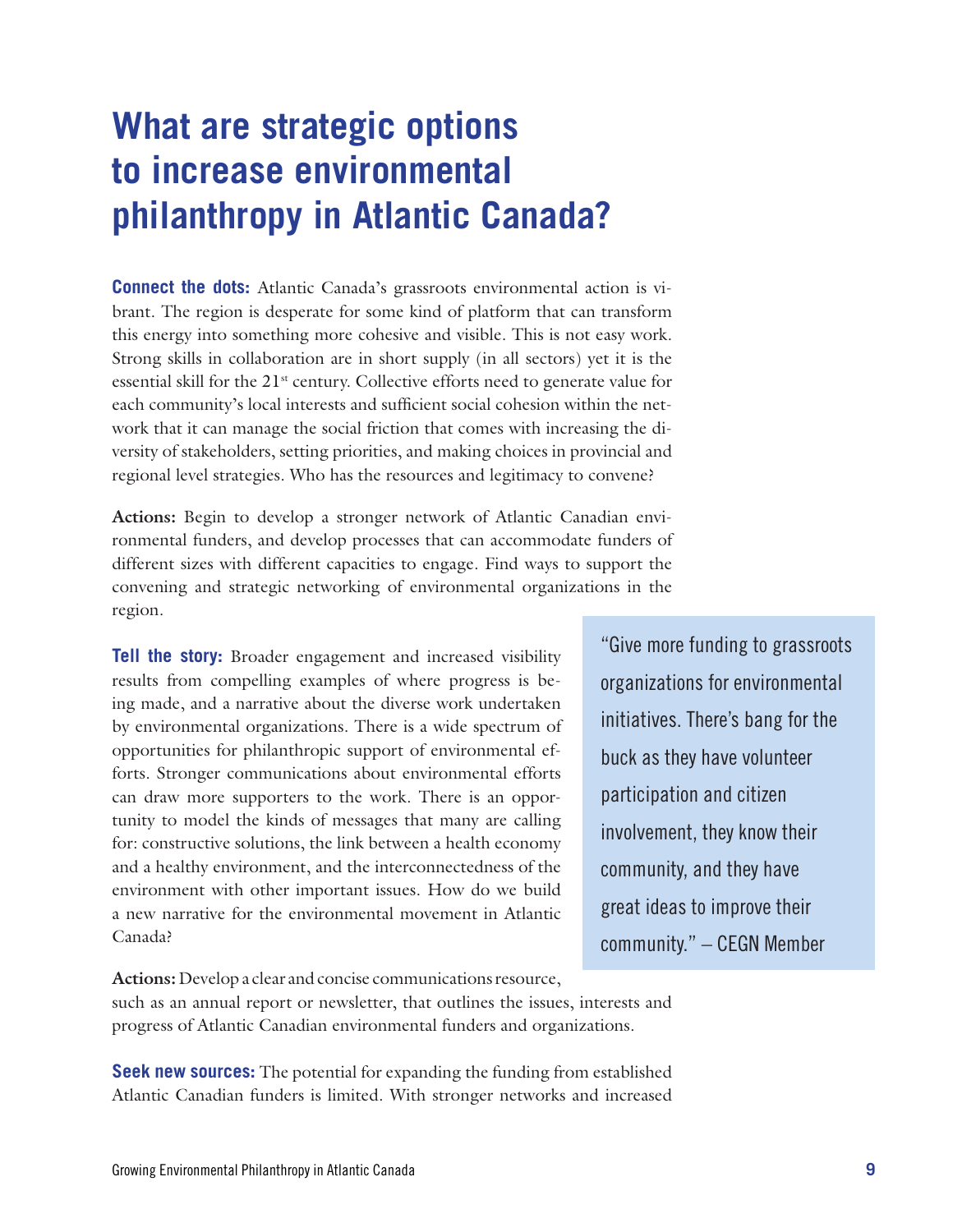visibility, incremental gains are possible, even likely. Transformative changes in environmental funding demand new, and perhaps, unlikely sources. Who else might be engaged? Is it information-technology professionals with an interest in urban sustainability? Is it wealthy retirees who move to rural areas? Is it U.S. funders who share an interest in issues that have environmental implications for both sides of the border? How can we equip environmental organizations – small and large – to better identify and access new funding sources?

**Actions:** Grant in a manner to help develop the core capacity of environmental organizations of all sizes to increase the sophistication and scale of their resource development efforts. Provide incentives, such as a matching grants program, to attract new supporters.

**Find new champions in the middle:** Diversity drives innovation and change. Trying to move environmental funders and organizations towards new levels of support will require new thinking and different ways of working. Individuals working across sectors can bring disparate people together, and help them to find a common agenda for mutual benefit. These champions are comfortable reaching across boundaries to bring people together, have the ability to convince people to do things that they otherwise would never do, and can make things happen, not just create a lot of heat and noise. These champions can be allies in helping to break the environment out of its silo and build connections with other sectors and concerns that may be common across civil society. How do we enlist those who can help link uncommon partners to forge a common cause?

**Actions:** Identify and enlist these champions, and stick with it even when it gets tough.

**Explore the opportunities for impact investing:** Several CEGN members are directing at least part of their endowments to investments that have both an environmental and financial return. Other members are supporting innovative financial mechanisms to help restore the health of local fisheries in Atlantic Canada. The region is also witnessing the emergence of programs that support social entrepreneurship, and some of these emerging entrepreneurs have ideas that include environmental benefits. In a region with a strong history of community development and community investment, developing local social venture investments and social entrepreneurship may be another pathway for expanding the resources available to environment initiatives in Atlantic Canada. How do we realize the potential of this idea?

**Actions:** Commit to further research and exploration of the possibility of impact investing in Atlantic Canada.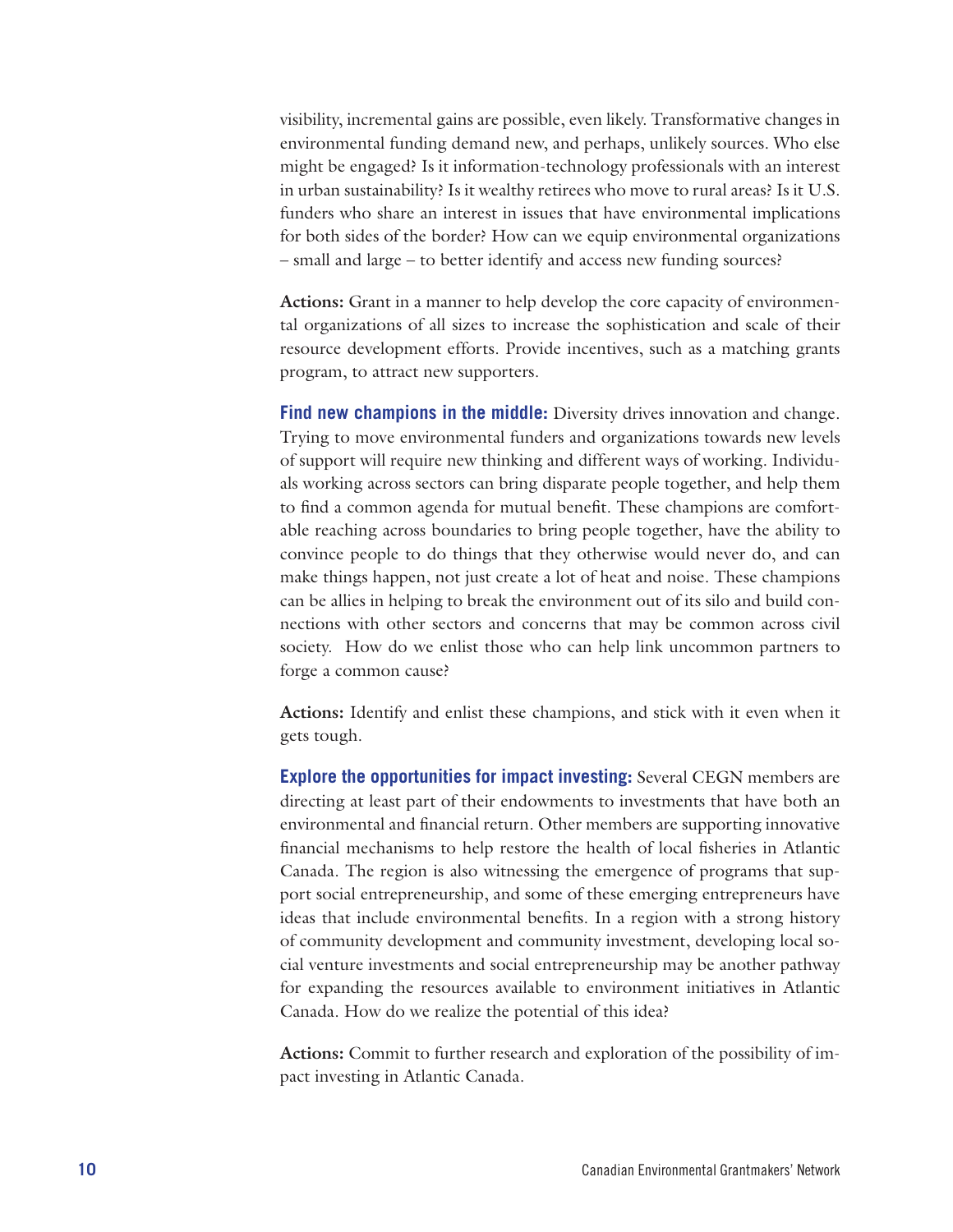# **Lasting change for sustainability**

It's one thing to get a bunch of people excited about something for a short period of time. A transformation in the funding ecosystem for the environment in Atlantic Canada requires long-term strategies and sustained effort. Expanding relationships, challenging the status quo, and finding effective ways to communicate and integrate the work underway in the region are the ingredients for a new platform for expanding the resources available. These are not simple tasks, and in doing these things, 'how matters.' The resilience of the effort is a starting point, not something to switch to down the road.

The attention and interest of CEGN members to grow the resources available to environmental efforts in Atlantic Canada is exciting and motivating. There is much work to be done, and the ideas and observations from the funders are a valuable contribution to building this necessary momentum.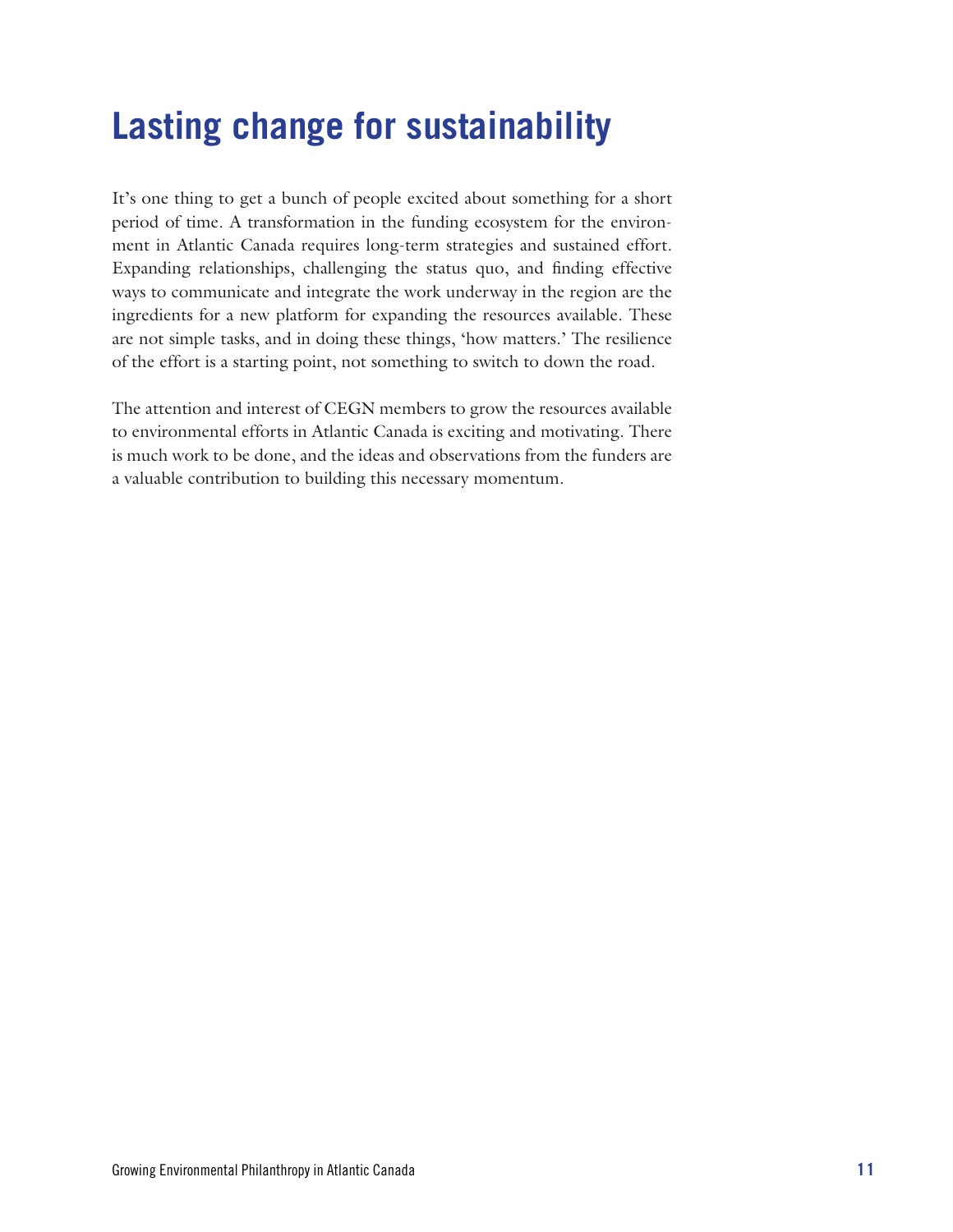# **Appendix A**

#### **List of CEGN members which funded initiatives in Atlantic Canada in 2011 and/or 2012**

| <b>Organization Name</b>                                          | <b>Organization Website</b>                                          |
|-------------------------------------------------------------------|----------------------------------------------------------------------|
| Carthy Foundation                                                 | http://www.carthyfoundation.org                                      |
| Donner Canadian Foundation                                        | http://www.donnerfoundation.org                                      |
| The Echo Foundation                                               | http://www.fondationecho.ca                                          |
| Environment Canada, EcoAction<br><b>Community Funding Program</b> | http://www.ec.gc.ca/ecoaction                                        |
| <b>Fundy Community Foundation</b>                                 | http://www.fcf.nb.ca                                                 |
| Federation of Canadian Municipalities                             | http://www.fcm.ca                                                    |
| Ivey Foundation                                                   | http://www.ivey.org                                                  |
| Mountain Equipment Co-op                                          | http://www.mec.ca                                                    |
| Patagonia                                                         | http://www.patagonia.com                                             |
| <b>RBC Foundation</b>                                             | http://www.rbc.com/community-<br>sustainability/community/index.html |
| Small Change Fund                                                 | http://smallchangefund.org                                           |
| TD Friends of the Environment Foundation                          | https://fef.td.com                                                   |
| The Gosling Foundation                                            | http://goslingfoundation.org                                         |
| The John and Pat McCutcheon Charitable<br>Foundation              | http://www.jpmcf.org                                                 |
| The J.W. McConnell Family Foundation                              | http://www.mcconnellfoundation.ca/en                                 |
| The McLean Foundation                                             | http://www.mcleanfoundation.ca                                       |
| The Salamander Foundation                                         | http://www.salamanderfoundation.org                                  |
| The Schad Foundation                                              |                                                                      |
| <b>Tides Canada Foundation</b>                                    | http://tidescanada.org                                               |
| <b>Toronto Community Foundation</b>                               | https://torontofoundation.ca                                         |
| Walter and Duncan Gordon Foundation                               | http://www.gordonfoundation.ca                                       |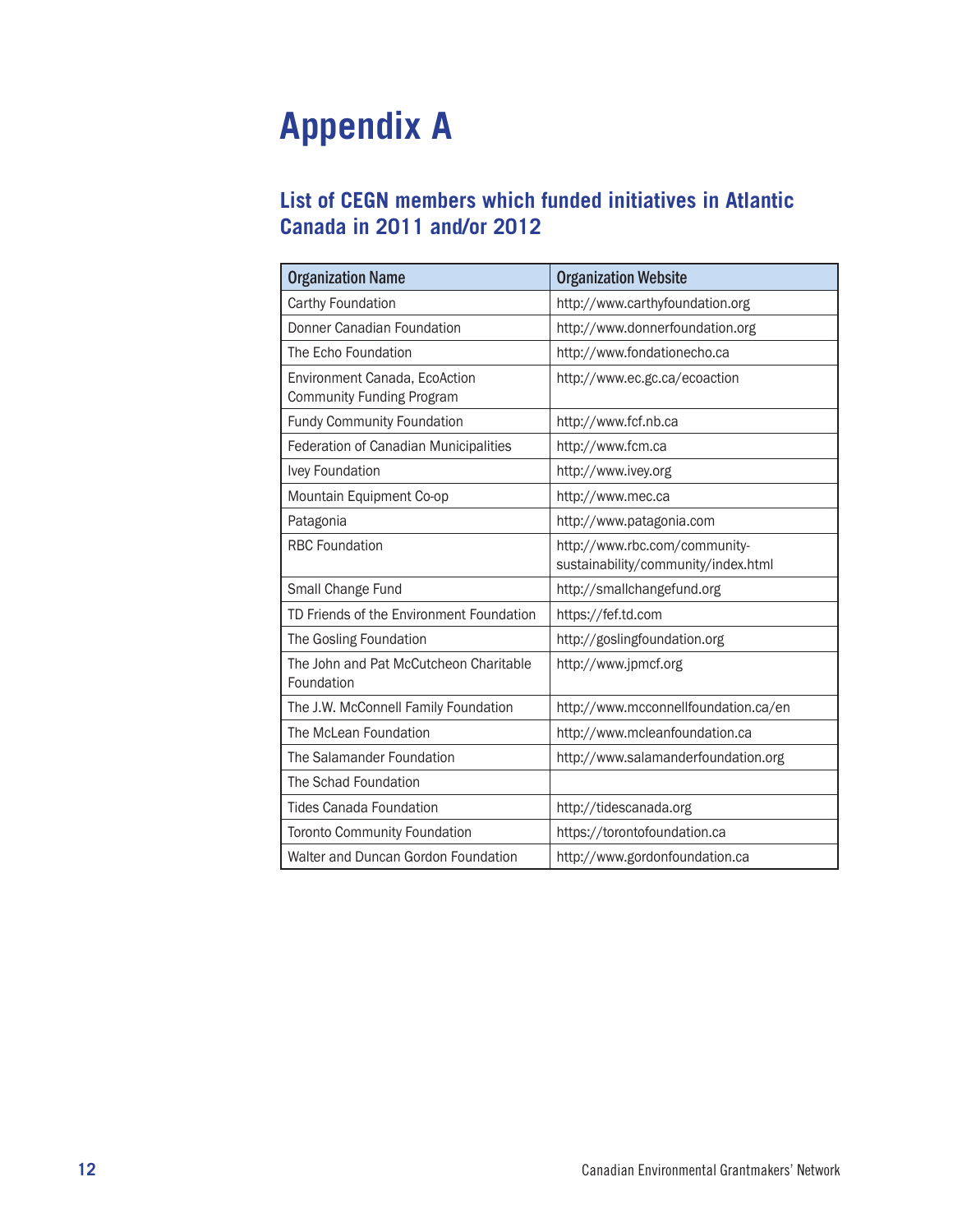### **Appendix B**

#### **Interviews for the report were conducted with the following organizations and individuals:**

#### **Foundations:**

Campbell Webster Foundation CBCL Community Foundation of Newfoundland and Labrador Fondation Communautaire de la Péninsula Acadienne Fondation de Gaspé Beaubien Fredericton Community Foundation PEI Community Foundation RBC Foundation Rural Communities Foundation of Nova Scotia The Community Foundation of Nova Scotia The Greater Saint John Community Foundation The Lockhart Foundation The McCain Foundation The Sage Environmental Program The Sir James Dunn Foundation The T. R. Meighen Family Foundation The Windsor Foundation

#### **Individuals:**

Chuck Cartmill Dale Godsoe Danny Graham Henry Hicks Gerry Pond

#### **Environmental Leaders:**

Mark Butler and Maggy Burns, Ecology Action Centre Lois Corbett, Conservation Council of New Brunswick Chris Ortenburger, Citizen's Alliance PEI

#### **Corporations**

Michelin Canada